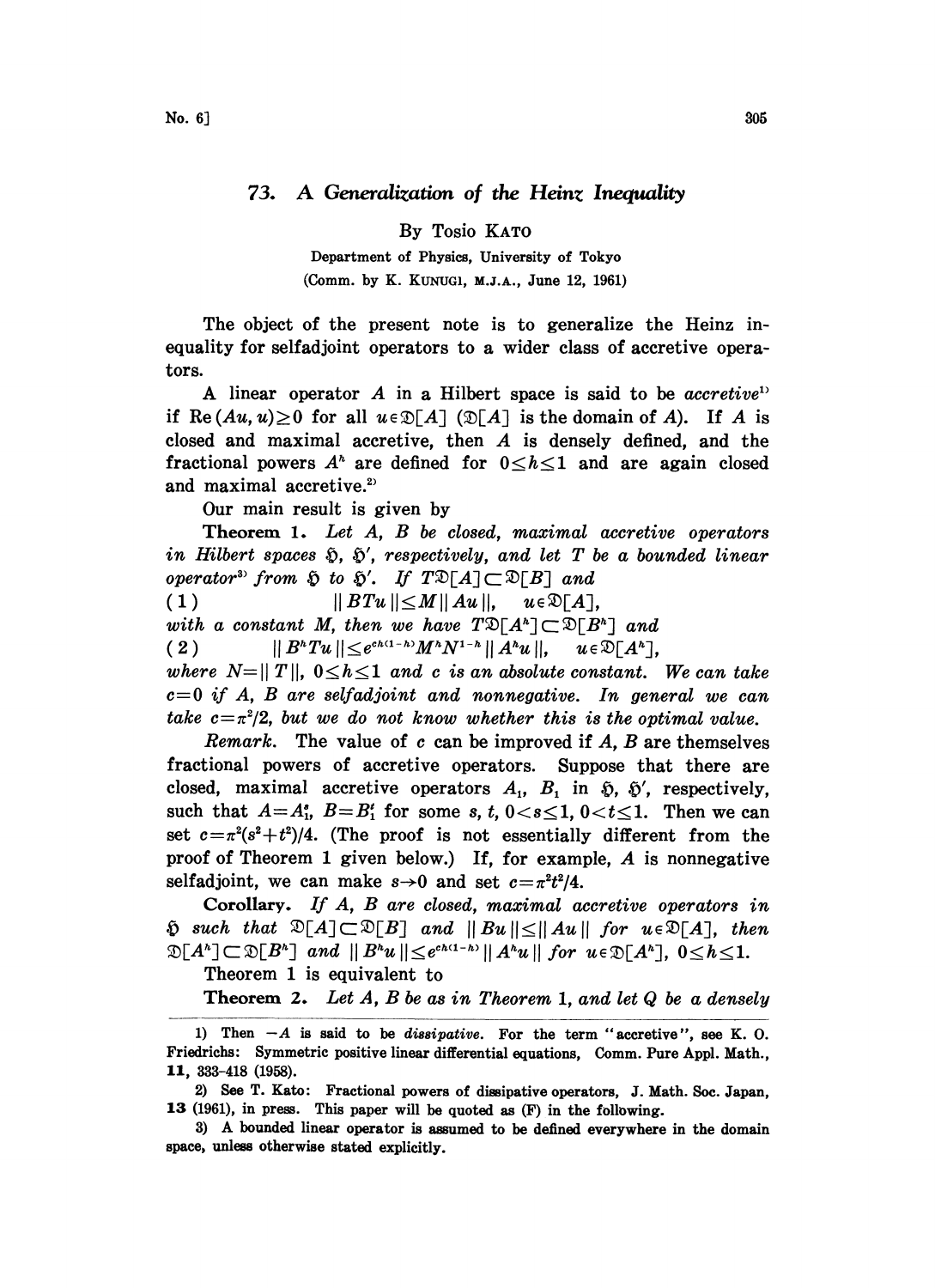defined, closed linear operator from  $\mathfrak{H}$  to  $\mathfrak{H}'$  such that  $\mathfrak{D}[B] \!\subset\! \mathfrak{D}[Q^*]$  and  $\mathfrak{D}[B] \subset \mathfrak{D}[Q^*]$  and<br>(3)  $||Qu|| \le ||Au||$ ,  $u \in \mathfrak{D}[A]$ ;  $||Q^*v|| \le ||Bv||$ ,  $v \in \mathfrak{D}[B]$ .

Then we have for  $0 \le h \le 1$ 

( 4 )  $|(Qu, v)| \leq e^{c\hbar(1-h)} || A^{\hbar}u || || B^{1-\hbar}v ||, \quad u \in \mathfrak{D}[A], \quad v \in \mathfrak{D}[B].$ 

In the selfadjoint case  $(c=0)$ , these results are known as the Heinz inequality.<sup>4)</sup> Recently, Krasnosel'skii and Sobolevskii<sup>5)</sup> considered the generalization of the Heinz inequality to non-selfadjoint operators in Hilbert and Banach spaces. But their results are different from (2) in that the  $A^h$  on the right is replaced by  $A^k$  with a  $k > h$  (with the numerical factor depending on  $h$  and  $k$ ) and similarly for (4).

We first prove Theorem <sup>1</sup> in the following weakened form.

**Theorem 3.** Let A, B be bounded accretive operators in  $\tilde{\mathfrak{h}}$ ,  $\tilde{\mathfrak{h}}'$ , respectively, and let T be a bounded linear operator from  $\tilde{p}$  to  $\tilde{p}'$ . Then

(5)  $\|B^nTA^n\| \leq e^{c\hbar(1-h)} \|T\|^{1-h} \|BTA\|^{h}, \quad 0 \leq h \leq 1.$ <br>To prove this, we need a lemma which generalizes To prove this, we need a lemma which generalizes a previous result of the author.

Lemma. Let  $A$  be a closed, maximal accretive operator in  $\tilde{y}$ . Then there is, for each a with  $0 < \alpha < 1/2$ , a bounded linear operator  $U_n$  in  $\tilde{v}$  such that

( 6 )  $A^{*a} = U_a A^a, \quad || U_a || \leq c_a,$ where  $c_a$  is a constant depending only on  $\alpha$  and (7)  $\lim_{\alpha \to 0} \frac{\sin (c_{\alpha}-1)}{a^2=c \leq \pi^2/2.}$ 

*Proof of Lemma*. The existence of a  $U_a$  with the property (6) follows from the result  $|| A^{*a}u || \leq c_{\alpha} || A^{a}u ||$ ,  $u \in \mathfrak{D}[A^{*}] = \mathfrak{D}[A^{*a}]$ , which is proved in (F) (see Theorem 1.1 of (F)). However, the constant  $c_{\alpha} = \tan \left[ (1+2\alpha)/4\pi \right]$  deduced in (F) does not satisfy (7). Let us now improve this  $c_a$ . We first assume that A is bounded and Re  $(Au, u) \ge a$  $||u||^2$ ,  $a>0$ , and note, following the notation of (F), that  $A^{\alpha} = H_{\alpha} + iK_{\alpha}$ ,  $A^{\alpha}H_{\alpha}^{-1}$  =  $1+iK_{\alpha}H_{\alpha}^{-1}$ . Hence (8)  $||A^{\alpha}H_{\alpha}^{-1}u||^{2} = ||u||^{2} + ||K_{\alpha}H_{\alpha}^{-1}u||^{2} + i((K_{\alpha}H_{\alpha}^{-1} - H_{\alpha}^{-1}K_{\alpha})u, u).$ 

Here we have

( 9 )  $|| K_{\alpha} H_{\alpha}^{-1} - H_{\alpha}^{-1} K_{\alpha} || \leq 2 \tan^2 (\pi \alpha/2), \qquad 0 \leq \alpha \leq 1/2.$ To see this, we consider  $X_a = K_a H_a^{-1} - H_a^{-1}K_a$  for complex  $\alpha$ . We know

5) M. A. Krasnosel'skii and P. E. Sobolevskii: Fractional powers of operators acting in Banach spaces (in Russian), Doklady Acad. Nauk, 129, 499-502 (1959).

<sup>4)</sup> E. Heinz: Beiträge zur Störungstheorie der Spektralzerlegung, Math. Ann., 123, 415-438 (1951); T. Kato: Notes on some inequalities for linear operators, Math. Ann., 125, 208-212 (1952); J. Dixmier: Sur une inégalité de E. Heinz, Math. Ann., 126, 75-78 (1953); E. Heinz: On an inequality for linear operators in a Hilbert space, Report of an International Conference on Operator Theory and Group Representations, Arden House, Harriman, N. Y., 27-29 (1955); H. O. Cordes: A matrix inequality, Proc. Amer. Math. Soc., 11, 206-210 (1960).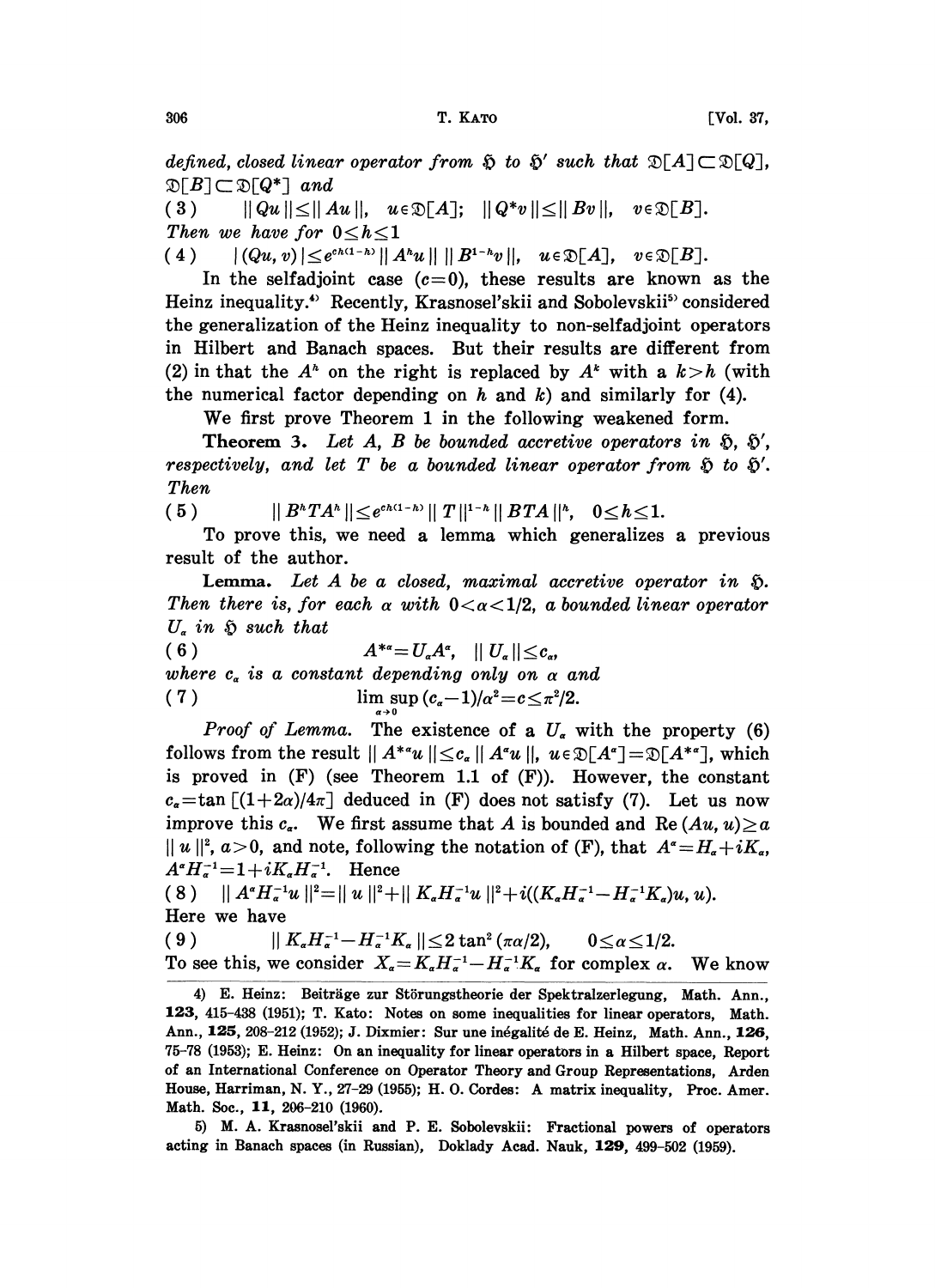by (F) that  $X_{\alpha}$  is holomorphic and  $||K_{\alpha}H_{\alpha}^{-1}|| \leq 1$ ,  $||H_{\alpha}^{-1}K_{\alpha}|| = ||(K_{\overline{\alpha}}H_{\overline{\alpha}}^{-1})^{*}||$  $\leq$  1 for | Re  $\alpha$  |  $\leq$  1/2. Hence ||  $X_{\alpha}$  ||  $\leq$  2 for | Re  $\alpha$  |  $\leq$  1/2. But it is easily seen that  $X_a$  has a double zero at  $\alpha=0$  (note that  $K_0=0$ ,  $H_0=1$ ). Therefore  $X_{\alpha}/\tan^2(\pi \alpha/2)$  is holomorphic for  $|\text{Re }\alpha| \leq 1/2$ , and (9) follows by the maximum principle as in (F).

Thus we have from (8)

$$
\begin{array}{l} \left[1-2 \tan ^2\left(\pi \alpha /2\right)\right] (\parallel u \parallel ^2+\parallel K_a H_a^{-1} u \parallel ^2)\leq \parallel A^a H_a^{-1} u \parallel ^2\\ \hskip 1cm \leq \left[1+2 \tan ^2\left(\pi \alpha /2\right)\right] (\parallel u \parallel ^2+\parallel K_a H_a^{-1} u \parallel ^2).\end{array}
$$

Since the same inequalities hold for  $A$  replaced by  $A^*$ , we have for all  $v \in \mathfrak{H}$ 

(10)  $|| A^{*a}v || \leq [1 + 2 \tan^2(\pi a/2)]^{1/2}[1-2 \tan^2(\pi a/2)]^{-1/2} || A^a v ||,$ 

at least for  $0 \le \alpha \le 1/3$ . As in (F), (10) can then be extended to the general case by a limiting procedure. (10) implies the existence of a  $U_a$ with the property (6), with  $c_{\alpha}=[1+2 \tan^2(\pi \alpha/2)]^{1/2}[1-2 \tan^2(\pi \alpha/2)]^{-1/2}$ for  $0 \le \alpha \le 1/3$  and  $c_{\alpha} = \tan [(1+2\alpha)/4\pi]$  for  $1/3 < \alpha < 1/2$ . This  $c_{\alpha}$  satisfies (7) with  $c = \pi^2/2$ .

*Proof of Theorem 3.* Let  $d > 0$ ,  $h-d \geq 0$ ,  $h+d \leq 1$ . We have  $||B^nTA^n||^2 \leq ||A^{*h}T^*B^{*h}B^nTA^n||$ (11)  $\leq ||A^{*h-d}T^*B^{*h-d}B^{*d}B^hTA^hA^{*d}||.$ 

where we have used the facts that  $||R||^2 = ||R^*R||$  in general and  $||RS|| \leq ||SR||$  if RS is symmetric.<sup>6</sup> If  $d < 1/2$ , we have  $B^{*d} = V_d B^d$ with  $||V_d|| \leq c_a$  by Lemma. Similarly, we have  $A^d = W_d A^{*d}$  or  $A^{*d} = A^d W_d^*$  with  $||W_d|| \leq c_d$ . Hence (11) gives  $=A^d W_d^*$  with  $||W_d|| \leq c_d$ . Hence (11) gives

$$
|| B^{h}TA^{h}||^{2} \leq || A^{*h-d}T^{*}B^{*h-d} || || V_{d}B^{h+d}TA^{h+d}W_{d}^{*} ||
$$
  

$$
\leq c_{d}^{2} || B^{h-d}TA^{h-d} || || B^{h+d}TA^{h+d} ||.
$$

Setting  $f(h)=\log ||B^hTA^h||$ , we have  $2f(h)-f(h-d)-f(h+d)\leq 2 \log c_d$ . Dividing both sides by  $d^2$  and letting  $d\rightarrow 0$ , we obtain by (7)  $\limsup d^{-2}[2f(h)-f(h-d)-f(h+d)] \leq 2c.$ 

 $d\rightarrow 0$ It follows that  $f(h) \leq (1-h)f(+0)+hf(1)+ch(1-h)$ , which is equivalent to (5).

*Proof of Theorem* 1. i) If A, B and  $A^{-1}$  are bounded, (1) implies *Proof of Theorem* 1. i) If A, B and  $A^{-1}$  are bounded, (1) implies that  $||BTA^{-1}|| \leq M$ . Hence we have, by Theorem 3,  $||B^{n}TA^{-n}||$  $\leq e^{ch(1-h)}M^{h}N^{1-h}$ , which implies (2). ii) If A, B are bounded, (1) implies that  $||BTu|| \le M || (A+\varepsilon)u ||$  for  $\varepsilon > 0$ . Since  $(A+\varepsilon)^{-1}$  is bounded, by i) we obtain (2) with  $A^h$  replaced by  $(A+\varepsilon)^h$ . Then we get (2) by i) we obtain (2) with  $A^h$  replaced by  $(A+\varepsilon)^h$ . Then we get (2) by letting  $\varepsilon \to 0$ , for  $(A+\varepsilon)^n \to A^n$  strongly (see (F)). iii) Assume that A, B are not necessarily bounded but  $A^{-1}$ ,  $B^{-1}$  are bounded. Then it is *B* are not necessarily bounded but  $A^{-1}$ ,  $B^{-1}$  are bounded. Then it is easily seen<sup>7</sup> that (1) is equivalent to  $||A^{*-1}T^*v|| \leq M ||B^{*-1}v||$  for all  $v \in \tilde{y}'$ . Thus we have  $|| A^{*-h}T^*v || \leq e^{c h (1-h)} M^h N^{1-h} || B^{*-h}v ||$  by ii),

<sup>6)</sup> RS and SR have the same spectral radius  $r$ . The symmetry of RS implies  $||RS||=r$ , whereas  $||SR||\geq r$ . Cf. the paper by Cordes cited in 4).

<sup>7)</sup> Cf. the paper by Kato cited in 4).